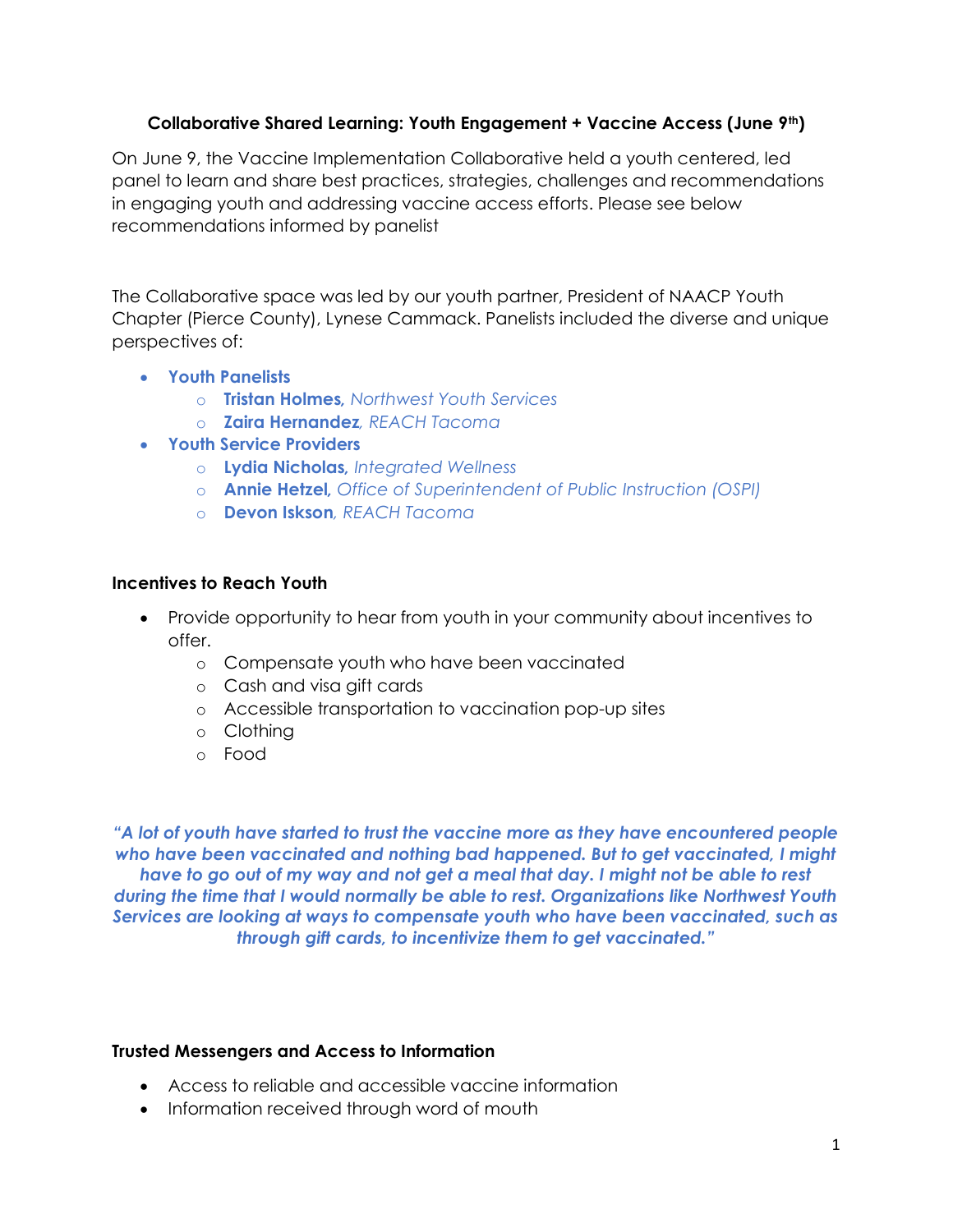- Most youth trust messengers they have built a rapport with
- Consider social media platforms such as Twitter, Instagram, Tiktok, YouTube (beyond cable and radio)
	- o Example: Ads on snapchat or Instagram. Incorporating vaccine information with popular audio/video trends on TikTok
- Provide succinct information in engaging, interesting and/or funny way.

"Right now, there is a lot of misinformation out there on social media. Most youth do not have cable and get their information online through Twitter, TikTok, and YouTube. Having to meet youth where they are at doesn't just end in person, but it continues on the internet. Most youth are not going to trust the government, but they are going to trust people that they have built a rapport with and that care about them. Youth are not going to listen to a random person that they have no connection to"

"I also wanted to add that we are using antiquated ways to get messaging out about vaccines that we expect young people to have access to. For example, young people don't have cable. Young people watch YouTube. Right now, youth are not getting information about vaccines from sources they have access to."

# Youth Outreach and Empowerment

- Ensure outreach providers/specialists who engage youth are representative of communities being reached
- Provide **compensation** directly to youth to assist with outreach to other youth
- Co-develop vaccination events geared at solely reaching youth in partnership with youth
- Empower by providing space to be heard, provide objections or rejections, and to envision self in vaccine discussions and decisions
	- o Convening a youth centered, safe and transparent forum to ask questions and share experiences
- Meet youth where they are bringing vaccine and vaccine information to their spaces
	- $\circ$  If a young person feels supported with the information they receive, they will tell their friends and pass on their trust to their friends, and their friends will then be comfortable approaching you for services.
	- o Talk to them in a language that they understand, not from a medical perspective
	- o Not just meeting them where they are in person, but on the internet too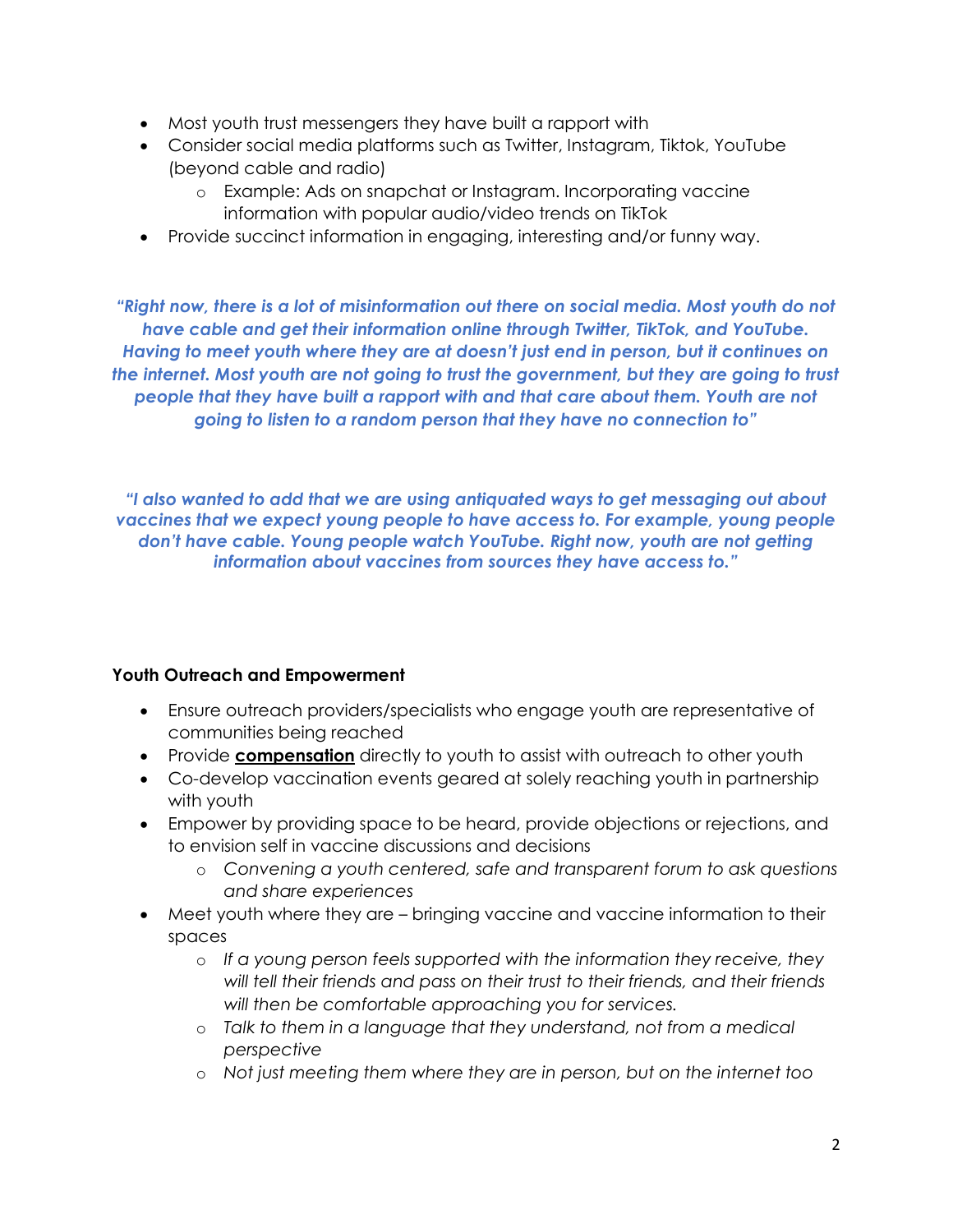"We engage youth through representation. We make sure our outreach specialists that engage youth in services are diverse and representative of the community that we are trying to serve. Another successful strategy has been to have youth compensated to do the outreach work and education. The more you are employing youth to work with you, the more successful you are going to be."

"One of the big things that we highlight when we are vaccinating youth is empowering them by giving them a voice, allowing them to be heard, and also allowing them to give objections or rejections if they have them. We also want to allow space for rest, questions, or rebuttals."

### Building Vaccine Confidence and Addressing Access Barriers

- Proactively address access barriers
	- o Consider the access barriers of housing insecure or unhoused youth; undocumented, unaccompanied youth, LGBTQ youth, BIPOC youth...etc
	- o Financial hardships fear vaccine will cost money and/or the cost of post vaccine appointment due to side affects
	- o Lack of trust in government entities and the medical establishment
		- Given the amount of anti-trans health care laws passed this year, BIPOC youth who are queer and trans are reluctant
		- Experience of past unfriendly communication with medical staff
	- o Misinformation on social media
- Addressing concerns
	- o Worried about the cases of heart inflammation among youth after getting the vaccine
	- o Unsure how the vaccine interacts with underlying conditions

"From my perspective, we are really concentrating on getting youth vaccinated, but as a youth who has struggled with unstable housing, getting vaccinated is not the first thing that comes to mind. We are trying to survive and put food on the table. The vaccine isn't something that doesn't feel mandatory to us and we have to go out of way to actually get a vaccine. And sometimes even scheduling an appointment with a nurse or a doctor could be overwhelming especially when the nurse on the phone is rude and you don't have medical insurance. As a youth who is scared to get the vaccine, I want to see more data and information before I get vaccinated. There is a history of lack of trust within the medical field and vulnerable populations."